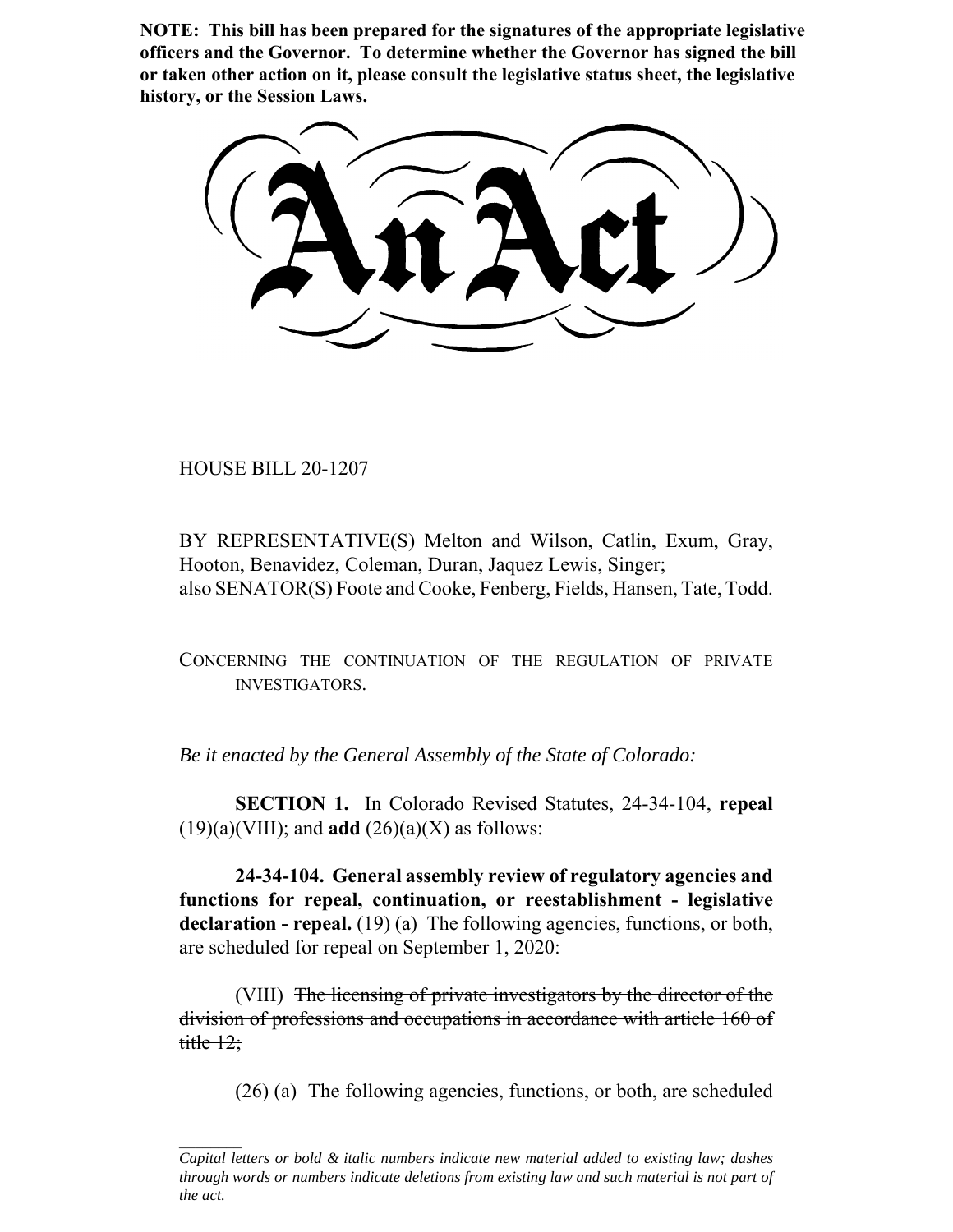for repeal on September 1, 2025:

(X) THE LICENSING OF PRIVATE INVESTIGATORS BY THE DIRECTOR OF THE DIVISION OF PROFESSIONS AND OCCUPATIONS IN ACCORDANCE WITH ARTICLE 160 OF TITLE 12.

**SECTION 2.** In Colorado Revised Statutes, **amend** 12-160-111 as follows:

**12-160-111. Repeal of article - review of functions.** This article 160 is repealed, effective September 1, 2020 SEPTEMBER 1, 2025. Before the repeal, the powers, duties, and functions of the director regarding the licensure of private investigators under this article 160 are scheduled for review in accordance with section 24-34-104.

**SECTION 3.** In Colorado Revised Statutes, 12-160-102, **amend**  $(3)(f)$  as follows:

**12-160-102. Legislative declaration.** (3) The general assembly further finds that:

(f) To avoid cost-prohibitive license fees, it is the intent of the general assembly INTENDS for the division to spread the repayment of the deficit generated by the voluntary program over the life of the new mandatory program, which is scheduled to repeal on September 1, 2020 SEPTEMBER 1, 2025.

**SECTION 4. Safety clause.** The general assembly hereby finds,